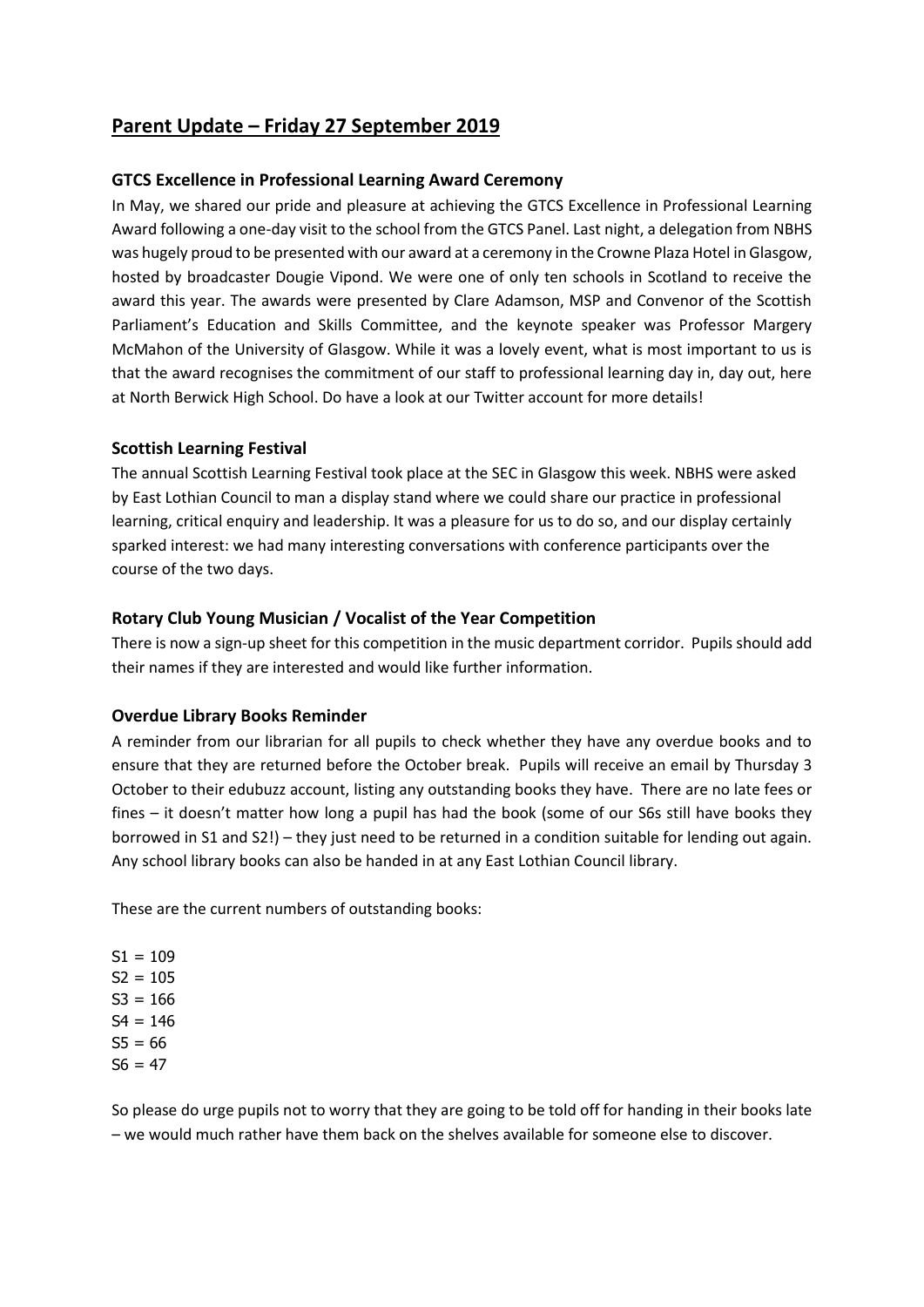# **Theatre Trip for Higher Drama Pupils**

Earlier this week, our Higher Drama pupils attended an evening performance of "A Taste of Honey" by Shelagh Delaney at the Kings Theatre. It was a great production with fantastic examples of theatre arts, which the pupils will be able to incorporate into the essay in the Performance Analysis section of their Higher exam.

## **Future Asset Conference**

A number of our S4-S6 girls attended this event on Tuesday 24. The conference aimed to:

- Raise aspirations and confidence in girls in S4-S6.
- Encourage girls to choose ambitious career paths.
- Provide information about rewarding career opportunities in asset management.

The day involved a programme of:

- Inspirational speakers including Jo Swinson on equality, diversity, overcoming challenges and making a positive impact.
- Networking with successful individuals in a range of careers.
- Industry experts running practical workshops on companies and sectors to invest in. They will introduce key issues in researching, analysing and comparing companies and the girls will get a chance to present their findings.
- Personal development sessions helping girls to develop confidence and communication skills.
- Launch of the Future Asset Investment Competition!

The girls had a fantastic day and found the speakers truly inspirational. The organisers commented on what wonderful ambassadors the girls were for the school.

Our S6 student Zoe Myles took on an additional role as an audio journalist. Prior the event she prepared interview questions for the speakers and conducted interviews on the day. She will shortly be working with producers at Bauer Media to create a podcast of the interviews. The organisers and interviewees were very impressed with her attitude and work - thank you very much Zoe for your hard work and representing NBHS so well.

Look out for coverage in the following papers – the Scotsman [dated 24 and 25/09/19], the Herald [dated 12/09/19] and the Evening Times [dated 25/09/19].

If you are a guardian of one of the girls who was in attendance can you please reinforce the request for feedback from Future Asset to help develop their events further? Link: **[eventmobi.com/futureassetconference](https://mail.elc.school/owa/redir.aspx?C=JQ-tmGW2MA2hCfgH3p7HLaEvxzp-56kWX28UBl0Hgdhk3hfkm0LXCA..&URL=http%3a%2f%2femail.eventmobi.com%2fwf%2fclick%3fupn%3dXK7Pww1r-2FK4BcRY6hJMiL88O4020YA62XS3nVlp7Y3qwetu1pH7ExKm4kuHmAY28Z7f-2BoW0SwJTmjy2GtBRTUA-3D-3D_0rSs0MUd8rrc2bLt3BTQPz0x-2FkzToYyeTM89sXeqv89cjLS77gOV8HE2bnv444m2w29QIi6Ig1JNClOynVko4uzEXeDoiQ1z-2FF7hzj-2BEoYOtCD89s2Njortkvi2P79x9nZ7oggoMlZ-2FNvjq4iaZ3yxPAeinsPUXVtGAnSjYbCe45GOhgdZ4vZ1ydQteod-2BcLzMm68xzDitiIYUAI66msf-2BGgn0hKeTglv5XeZ0QTouUKavJxlKsb3oFLnPxtDMbPe-2FYDS9vVGw9Om-2B0d3HjBaUJAuZI6SKNpYk9Qrj10fmdndMTc47Gx2m5wjSUjG5-2FW0IhpOKqYNKB39UtCdNZuU-2BQivesZ89R1NcxCA8euq3QuHLASiSZNRadhwzV689qi)**

Thank you very much to Future Asset for providing this opportunity to our students. Finally, thank you very much to the girls who represented NBHS.

**Mrs Fox Business Education Teacher**